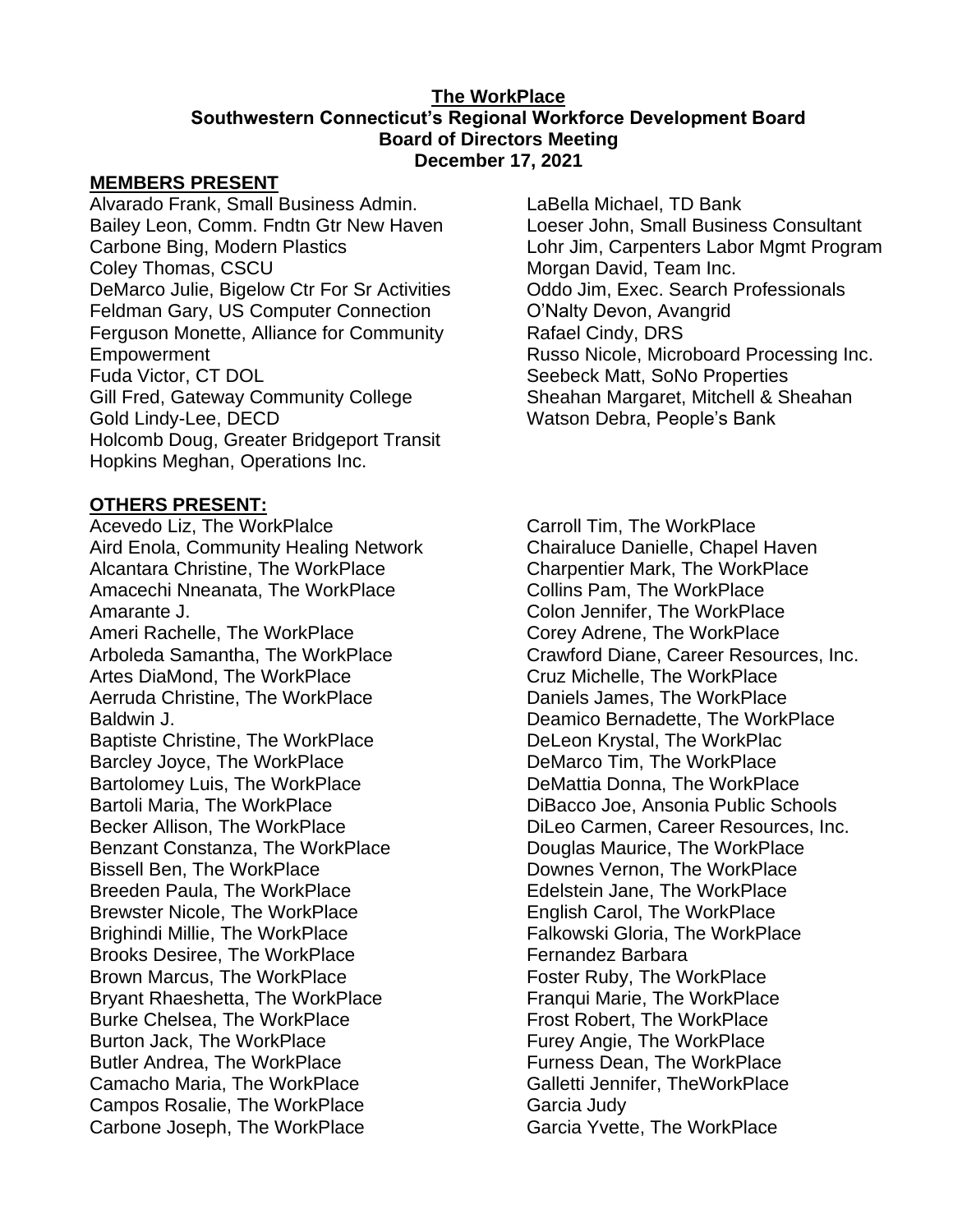Gerena Hailey, The WorkPlace Ginsberg Will, CFGNH Green Aikayla, The WorkPlace Gibbons Michelle, The WorkPlace Giegengack Theresa Glazier Cal, The WorkPlace Gopian Al, The WorkPlace Grota Justin, The WorkPlace Hailey Gloria, The WorkPlace Harris Elra, The WorkPlace Harris Gwen, Career Resources, Inc. Harris Michelle, The WorkPlace Harris Ken Hebert Cindy, The WorkPlace Hodge Ray, The WorkPlace Hopkins Karen, The WorkPlace Hopson Tanesha, The WorkPlace Houel Adrienne, Bpt. Comm. Enterprises Jackson Angela, The WorkPlace James Juanita, FCCF Johnson Arnold, The WorkPlace Johnson Ebony, The WorkPlace Joyce Kara, The WorkPlace Kearse Carrie, The WorkPlace Keel Deb, The Workplace Kelman Lauren, The WorkPlace King Corey, The WorkPlace Kleiner Thom Lathem-Magee Stephanie, The WorkPlace Lawrence Lyn, CT DOL Lazaro Karen LeDuc Kimberly, The WorkPlace Lee Sean, The WorkPlace Leon Nestor, The WorkPlace Leone Carlo, The WorkPlace LeBron Amanda, The WorkPlace Lewis Sarah, The WorkPlace Lignore Maria, Career Resources, Inc. Lisher Jim, Career Resources, Inc. Llanos Angie, The WorkPlace Long Tom, The WorkPlace Madden Shelly Makela-Johnson, Libby, The WorkPlace Malony Lisa, The WorkPlace Martorelli Christina, The WorkPlace McCarthy Mike, The WorkPlace McCrae Pam, Life Bridge McGinnis Monica, The WorkPlace McNeil Desiree, The WorkPlace Mendez Tykeisha, The WorkPlace

Miniman Jennifer, The WorkPlace Montes. Grixaliz, The WorkPlace Morgan Mike, The WorkPlace Mountain John, The WorkPlace Mucherino Elaine, The WorkPlace Napier Diana, The WorkPlace Nicholas-Xavier Taylor, The WorkPlace Nieves Carmen, The WorkPlace Numbers Nelson, The WorkPlace O'Brien Patricia, The WorkPlace Pacowta Mike, The WorkPlace James Page, UB Paleologos Celeste, The WorkPlace Parkmond Adrienne, The WorkPlace Patton Cathy, The WorkPlace Patton Rory, The WorkPlace Payton Charmaine, The WorkPlace Peeler Donna, Career Resources, Inc. Pelletier Gayle, The WorkPlace Perez Gloria, The WorkPlace Perez Jose Perry Megan, The WorkPlace Pham Mai, The WorkPlace Pizzaro Jose, The WorkPlace Porter Angela, The WorkPlace Proto Dennis, Ansonia Public School Robinson Don, The WorkPlace Rojas Alejandro, The WorkPlace Roman Tracey Romano Fran, The WorkPlace Rule Shannon, The WorkPlace Russell Andrew, The WorkPlace Russo Nicole, Microboard Processing Sampson Tracy, The WorkPlace San Roman Teresa, The WorkPlace Santiago Priscilla, The WorkPlace Sarro Mario, The WorkPlace Savage Nordia, The WorkPlace Sementilli Lisa, CT DOL Shepard Sylvia Shuster Ben, The WorkPlace Smith Honda Stokes Mike, The WorkPlace Sutton Matt Taylor Christina, The WorkPlace Taylor Therman, The WorkPlace Thornberg Dan, Aced My Interview Tiller Anna, The WorkPlace Toti Cynthia, The WorkPlace Tripodi Bill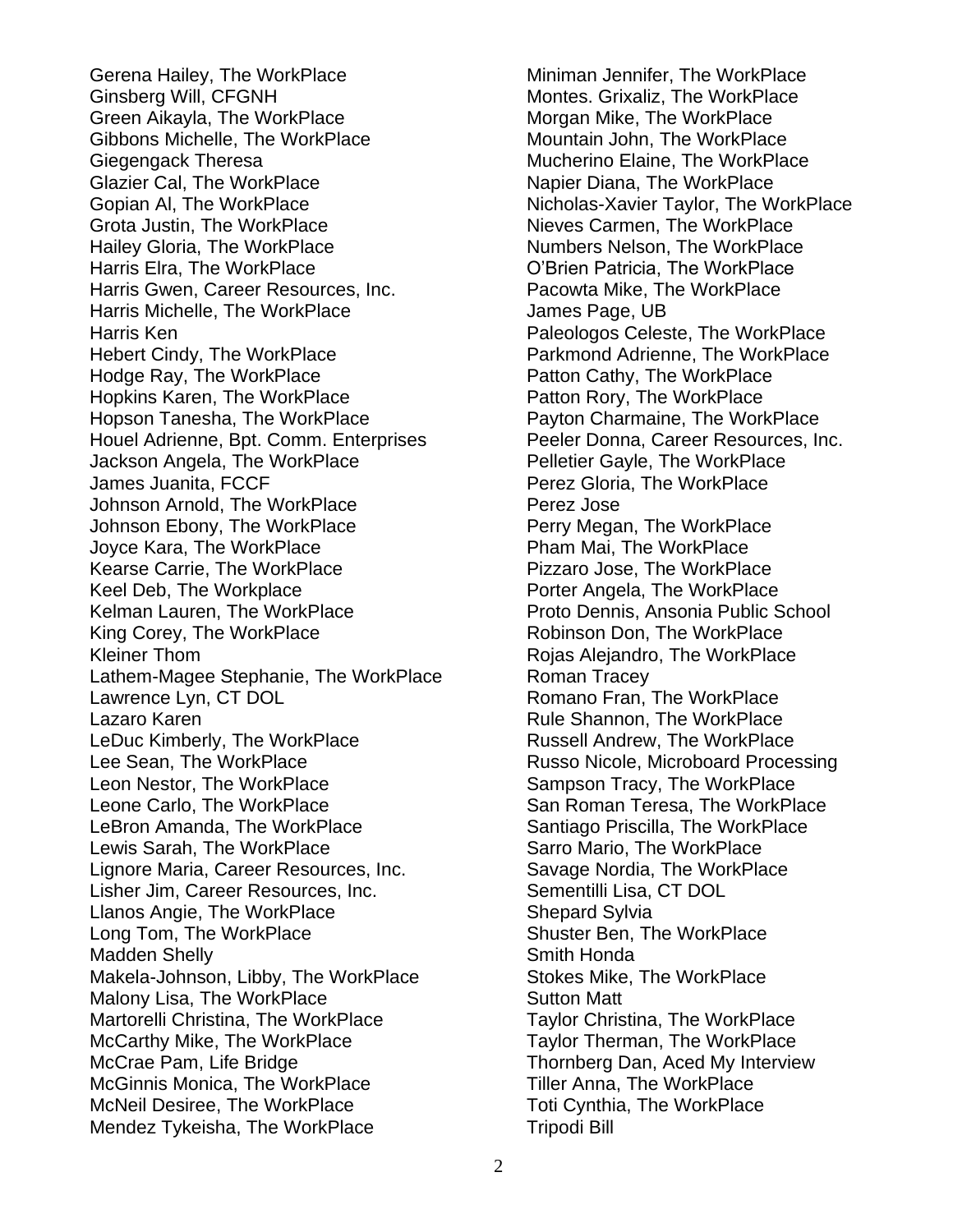Troutman R. Turner-Young, Diane, Comm. Healing Vandiver Ashley, The WorkPlace Venditti Debbie, The WorkPlace Venditti Gino, The WorkPlace Vermont Carolyn Vitale Angelo, The WorkPlace Vizcarrondo Celia, The WorkPlace Watson Shirl, The WorkPlace White Maurice, The WorkPlace Williams Janet, The WorkPlace

Williams Pandora, The WorkPlace Williams Terri, The WorkPlace Wright Bethany, The WorkPlace Wynter Nigel, The WorkPlace Zaremby Joel, The WorkPlace

The quarterly meeting of The WorkPlace Board of Directors was held via a Zoom Meeting. Leon Bailey, Chair, called the meeting to order at 8:15 a.m. Mr. Bailey turn the meeting over to Joe Carbone to introduce Ginne-Rae Clay, Executive Director Official of the Social Equity Council.

Ginne-Rae Clay gave an overview of the Social Equity Council. She spoke about what the Council is doing right now as well as the direction the Council is moving toward in the future.

- The Social Equity Council has 15 members appointed by Governor Lamont.
- The mission of the Council is to promote and encourage participation in the adult use cannabis industry, by people from communities who have been disproportionately harmed by cannabis prohibition and enforcement.
- Going out into the communities to meet people where they are to help with completion of the Social Equity application.

The Social Equity Council expects the final vote to be in January 2022. The Social Equity Council has been advising the Department of Consumer Protection, who oversees the cannabis industry and regulations. They have had conversations on the licensing process, determining the number of licenses and each category. The application will be available along with all the tools and information needed for the applicant to apply. The Council will work with an accounting firm to move applications along in a timely manner. They are working on the types of workforce development training that will be needed to move the initiative along as well. The Council is currently funded by general funds but will be funded by the recreation use taxes in the future.

### **PRESIDENT'S REPORT:**

Mr. Carbone gives a tribute to Millie Brighindi. Millie is retiring after 44 years of working for the WorkPlace. She is the longest serving employee in the history of the WorkPlace Mr. Carbone expressed his sincere appreciation for everything Millie has done to make the WorkPlace what it is and her dedication to her work and to the entire staff. She will be missed. Mr. Carbone wished her well.

### **National, Connecticut & Regional Unemployment:**

Mr. Carbone reviewed the unemployment rates at national, state, and regional level. Governor Lamont is on top of recruiting and actively bringing new companies to Connecticut that offer new opportunities. Connecticut is facing some structural challenges with population growth that has not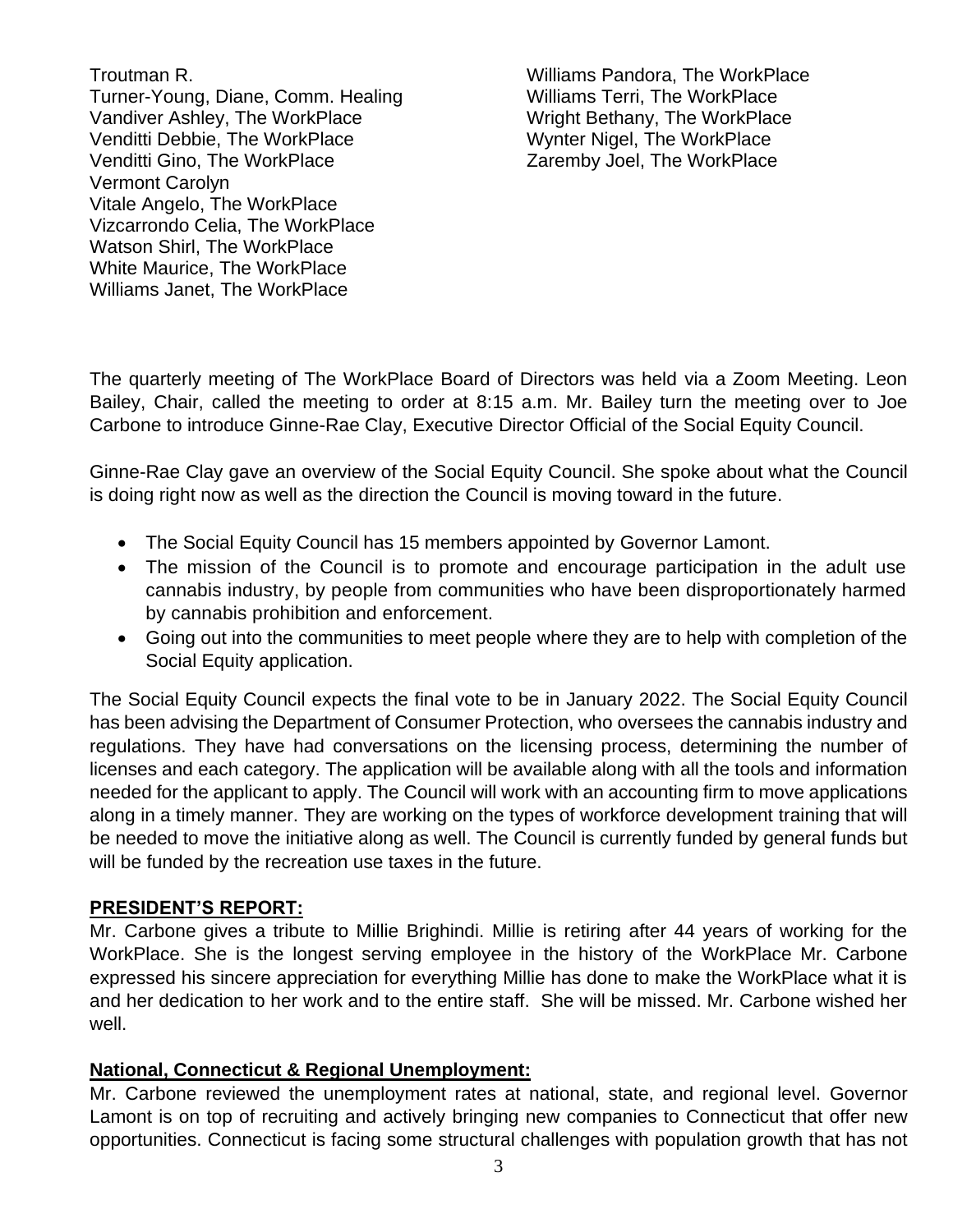happened in 10 years. Connecticut doesn't have the best record for retaining our young people when they graduate. Connecticut has one of the oldest workforces in the nation. These three structural issues are the potential obstruction to the states continual progress.

|                     | Dec. 2019 | Apr. 2020 | <b>Sept. 2021</b> | Oct. 2021 | <b>Nov. 2021</b> |
|---------------------|-----------|-----------|-------------------|-----------|------------------|
| <b>NATIONAL</b>     | 3.5%      | 14.7%     | 4.8%              | 4.6%      | 4.2%             |
| <b>STATE of CT</b>  | 3.8%      | 8.3%      | 6.8%              | 6.4%      | 6.0%             |
| <b>Southwest CT</b> | 3.3%      | 8.0%      | 5.7%              | 5.5%      | Data to be       |
|                     |           |           |                   |           | released         |

### **UNEMPLOYMENT NUMBERS:**

## **SWCT NON-FARM EMPLOYMENT:**

Mr. Carbone noted that the brake down is from a period over a year. Health care continues to be the big driver. The highest paying job in our market is in financial activities. Connecticut people are leaving the work force. According to BLS surveys, roughly 44,000 Connecticut workers quit in September. Less than 10,000 people filed initial unemployment claims that month, suggesting the majority were able to get new jobs, start their own businesses or otherwise lean on income from a spouse.

Note: Manufacturing is struggling to find workers and the availability of workers is not there.

|                                            | Oct 21' | Change vs. Oct 20' | % change vs. Oct 20' |
|--------------------------------------------|---------|--------------------|----------------------|
| Retail                                     | 41,900  | $-700$             | $-1.6%$              |
| Transportation, Warehousing &              | 9,300   | 700                | 8.1%                 |
| <b>Utilities</b>                           |         |                    |                      |
| <b>Education Services</b>                  | 12,600  | 800                | 6.7%                 |
| <b>Health Care &amp; Social Assistance</b> | 61,200  | 2,600              | 4.4%                 |
| Government                                 | 40,900  | 100                | 0.2%                 |
| <b>Financial Activities</b>                | 36,700  | 1,600              | 4.6%                 |
| Manufacturing                              | 27,000  | $\Omega$           | $0\%$                |
| Leisure & Hospitality                      | 37,200  | 3,400              | 10.1%                |
| <b>Professional&amp; Business</b>          | 63,700  | 2,900              | 4.8%                 |
| <b>Services</b>                            |         |                    |                      |
| Construction                               | 14,800  | 1,600              | 12.1%                |
| Information                                | 11,000  | $-500$             | $-4.3%$              |
| <b>Total Non-Farm Employment</b>           | 385,000 | 13,800             | 3.7%                 |

# **ALARMING SKILL GAP GROWING WORSE:**

Mr. Carbone stated because of the pandemic businesses and workers are forced to adapt to a remote economy, automation, and globalization. They are having to change the way work is being done. Workforce changes that were expected over the 10 years happened over a few months as employers embraced new ways to serve customers with fewer workers. Currently the workforce is relying heavily on workers with technical and digital skills. With the acceleration of the changes there is a growing mismatch between the skills workers have and those employers are seeking. Other factors at work include the continuing health concerns around COVID, the lack of childcare, cost of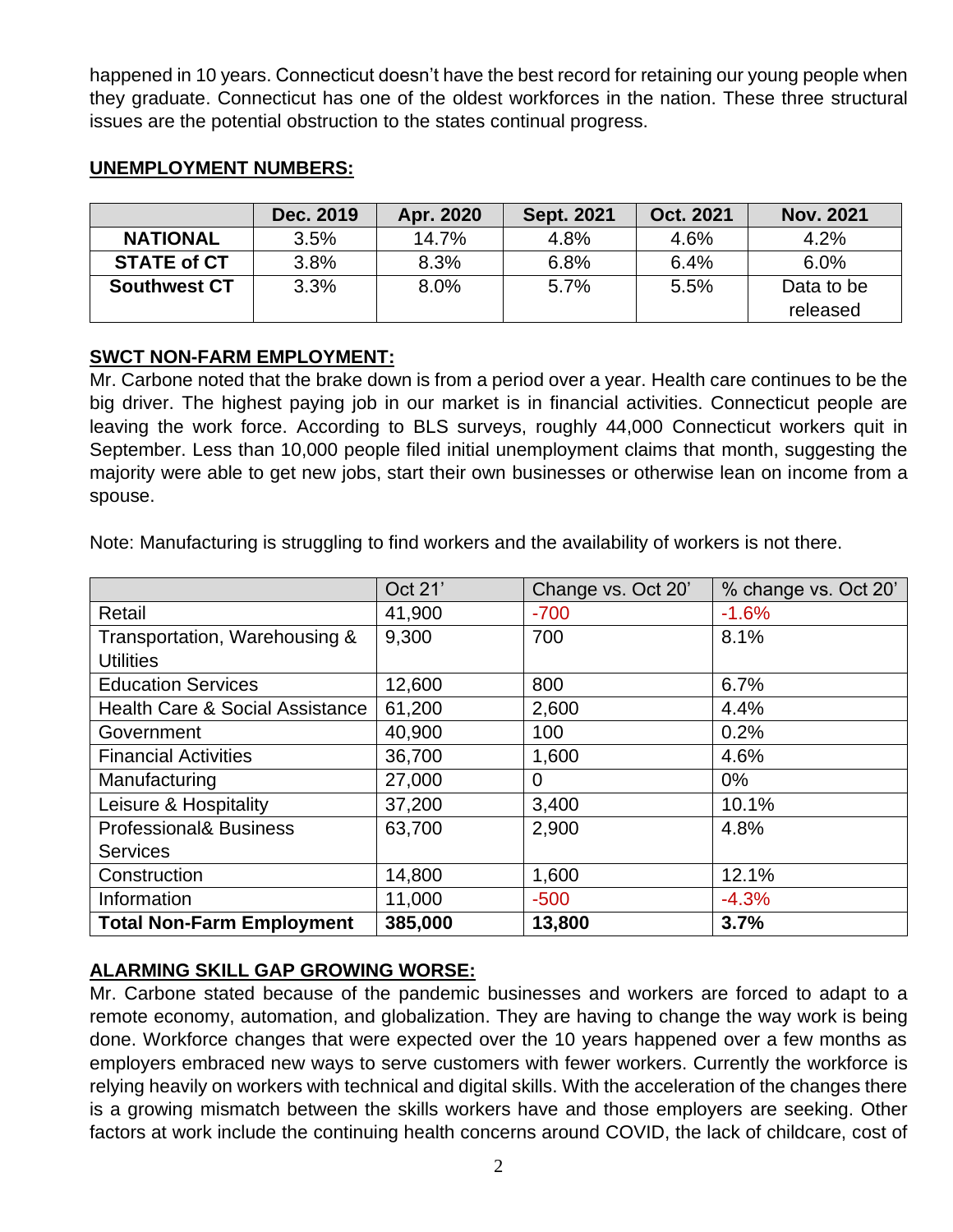education, equity, and access to training opportunities. The state of Connecticut is seeking critical thinkers and are paying very well.

# **RESPONSIVE OPERATIONS:**

Mr. Carbone started with thanking Scott Wilderman, our One Stop Operator and Provider who runs the southwest American Job Centers. They were creative and innovating during the COVID transition. They established a virtual scheduling system for job seekers and created a video series for employers on how the AJC can help businesses.

Bridgeport received funds from the American Rescue Program Act. Under Mayor Ganim's guidance, the city challenged organizations to compete for funds to help residents overcome the burdens caused by the pandemic. The WorkPlace put in a bid to upgrade and enhance our programs and we won in all three categories. The WorkPlace was selected for three grants totaling \$1,060,000 over a three-year period from the city. The grant dollars will go into Bridgeport workforce programs.

## **4 Pillars of Future Operations**

- Apprenticeship Programs
- Remote Work
- Emerging Cannabis Industry
- Sector Partnerships

## **APPRENTICESHIP WORKS:**

Mr. Carbone stated that registered apprentices in the U.S. surpasses 636,000 a 64% increase from a decade age.

- State budget calls for \$5 million for the workforce pipeline programs.
- Hosted the 1<sup>st</sup> "Manufacturing Career Awareness Expo" for high school students. The event presented career pathways and featured speakers from ManufactureCT, Sikorsky, Teamsters, Bigelow Tea, and others.
- New partnership with Ansonia schools enables high school seniors to graduate with the certification (CNA, EKG and phlebotomy) necessary to start employment as Patient Care Technicians in local hospitals.

### **REMOTE WORKS:**

Mr. Carbone noted that a Microsoft Work trend index study published in March found that 66% of employers around the world are redesigning their workplace to accommodate telework. Companies realize that physically being at the office full-time isn't necessary to produce great results. The WorkPlace was awarded \$500,000 in CARES ACT funding for a remote pilot program supported women of color and individuals with disabilities. A credential from Sacred Heart University is demonstrating competency in a remote setting. The resiliency programs include self-care and managing stress.